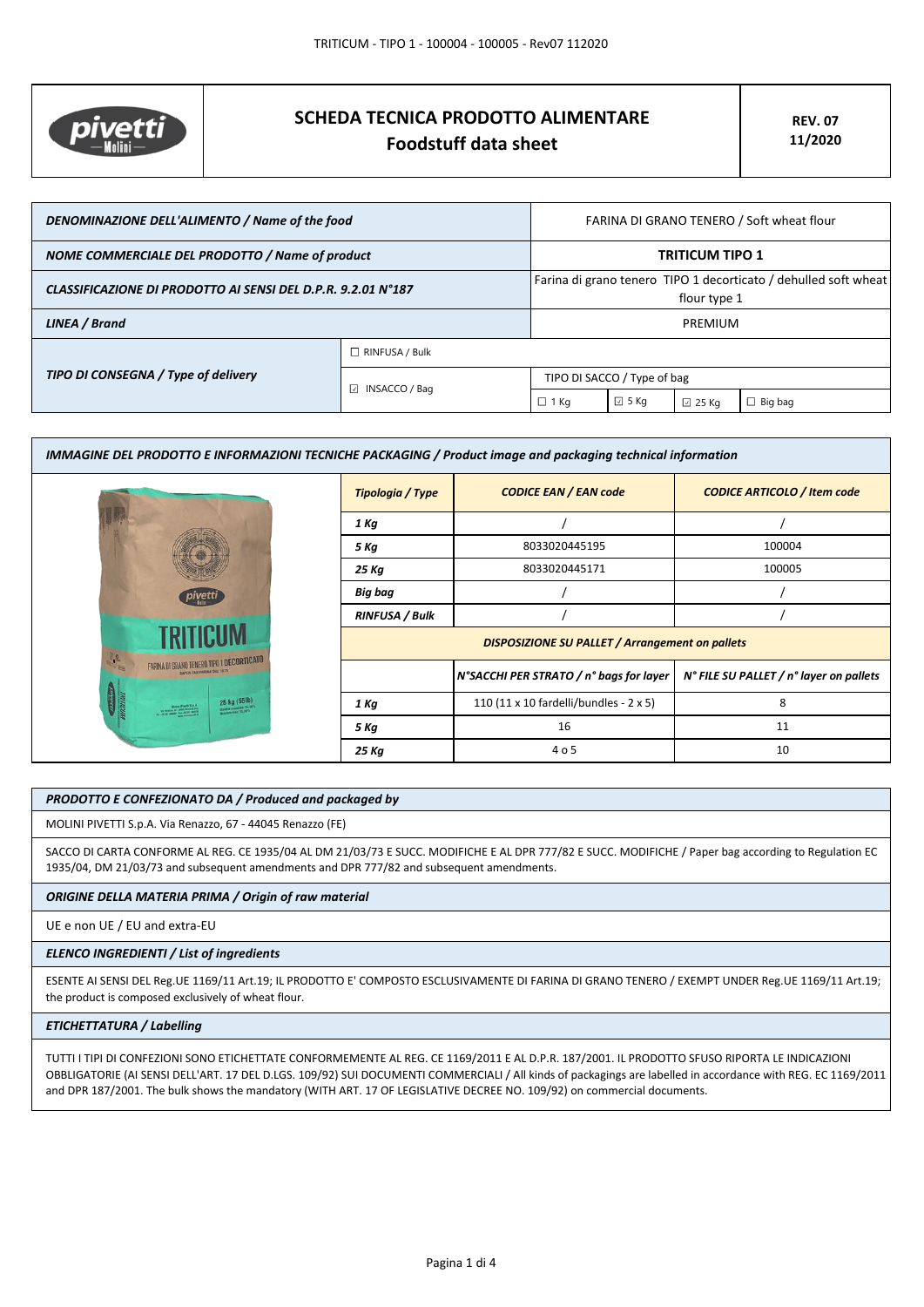| CARATTERISTICHE CHIMICO - FISICHE E REOLOGICHE / Chemical - physical and rheological characteristics |                                                           |                                                                              |                                        |  |
|------------------------------------------------------------------------------------------------------|-----------------------------------------------------------|------------------------------------------------------------------------------|----------------------------------------|--|
| <b>PARAMETRI / Parameters</b>                                                                        | <b>UNITA' DI</b><br><b>MISURA</b> /<br>Unit of<br>measure | <b>VALORE MIN /</b><br><b>Minimum value</b>                                  | <b>VALORE MAX / Maximum</b><br>value   |  |
| UMIDITA' (Reg. CEE n° 1470/68) / Humidity                                                            | %                                                         |                                                                              | 14,55                                  |  |
| PROTEINE (Metodo Kjeldhal N x 5,70) Protein (Kjeldhal method N x 5,70)                               | % $s/s$                                                   | 13,9                                                                         |                                        |  |
| MINERALI / Minerals                                                                                  | % $s/s$                                                   |                                                                              | 0,80                                   |  |
| INDICE DI CADUTA HAGBERG / Falling Number (Perten method)                                            | Sec                                                       | 250                                                                          |                                        |  |
| GLUTINE / Gluten                                                                                     | % $s/s$                                                   | 12                                                                           |                                        |  |
| ALVEOGRAMMA (METODO CHOPIN) / Alveograph (Chopin Method)                                             |                                                           |                                                                              |                                        |  |
| W (103 erg)                                                                                          | Joule                                                     | 330                                                                          | 350                                    |  |
| P/L                                                                                                  |                                                           | 0,60                                                                         | 0,70                                   |  |
| FARINOGRAMMA (METODO BRABENDER) / Farinograph (Brabender Method)                                     |                                                           |                                                                              |                                        |  |
| ASSORBIMENTO ACQUA / Absorption water                                                                | $\%$                                                      | 59                                                                           |                                        |  |
| TEMPO DI ASSORBIMENTO / Water absorption time                                                        | Min                                                       | 8                                                                            |                                        |  |
| STABILITA' / Stability                                                                               | Min                                                       | 15                                                                           |                                        |  |
| PROPRIETA' ORGANOLETTICHE / Organoleptic properties                                                  |                                                           |                                                                              |                                        |  |
| COLORE / Colour                                                                                      |                                                           | BIANCO PUNTINATO TIPICO / Typical speckled white                             |                                        |  |
| ODORE / Aroma & Flavor                                                                               |                                                           | GRADEVOLE E NATURALE / Pleasant and natural                                  |                                        |  |
| ASPETTO / Appearance                                                                                 | bran                                                      | POLVERE SOFFICE CON CRUSCA FINISSIMA/ Fluffy powder with fine                |                                        |  |
| PERCEZIONE AL TATTO / Perception to the touch                                                        |                                                           | BEN OMOGENIZZATA E PRIVA DI GRUMI /<br>well homogenized, lump-free           |                                        |  |
| <b>CONTAMINANTI / Contaminants</b>                                                                   |                                                           |                                                                              |                                        |  |
| <b>PARAMETRI / Parameters</b>                                                                        | <b>UNITA' DI</b><br><b>MISURA</b> /<br>Unit of<br>measure | <b>VALORE MASSIMO CONSENTITO PER LEGGE /</b><br>Maximum value allowed by law |                                        |  |
| CHIMICO - FISICI / Chemical - physical                                                               |                                                           |                                                                              |                                        |  |
| RESIDUI PESTICIDI (ORGANOFOSFORATI, CLORURATI, PIRETROIDI) / Residual pesticides                     |                                                           |                                                                              |                                        |  |
| (organophosphates, chlorinated, Pyrethroids)                                                         | $\mu$ g / Kg                                              |                                                                              | ENTRO I LIMITI DI LEGGE / legal limits |  |
| AFLATOSSINE B1 / Aflatoxin B1                                                                        |                                                           |                                                                              | < 2,0                                  |  |
| AFLATOSSINE (B1, B2, G1, G2) / Aflatoxin B1-B2-G1-G2                                                 | µg / Kg<br>µg / Kg                                        |                                                                              | < 4,0                                  |  |
| OCRATOSSINA A / Ochratoxin A                                                                         | µg / Kg                                                   |                                                                              | < 3,0                                  |  |
| ZEARALENONE / Zearalenone                                                                            | µg / Kg                                                   |                                                                              | < 75                                   |  |
| DEOSSIVALENOLO (DON) / Vomitoxin (DON)                                                               | $\mu$ g / Kg                                              |                                                                              | < 750                                  |  |
| PIOMBO                                                                                               | mg / Kg                                                   |                                                                              | < 0,20                                 |  |
| CADMIO                                                                                               | mg / Kg                                                   |                                                                              | < 0,10                                 |  |
| MICROBIOLOGICI / Microbiological                                                                     |                                                           |                                                                              |                                        |  |
| CONTA BATTERICA TOTALE (CBT) / Total Plate Count                                                     | U.F.C. $/g$                                               |                                                                              | < 100000                               |  |
| COLIFORMI TOTALI / Total coliforms                                                                   | U.F.C. / g                                                |                                                                              | < 500                                  |  |
| LIEVITI / Yeasts                                                                                     | U.F.C. / g                                                |                                                                              | < 1500                                 |  |
| MUFFE/Molds                                                                                          | U.F.C. / g                                                |                                                                              | < 1500                                 |  |
| ESCHERICHIA COLI / Escherichia coli                                                                  | U.F.C. / g                                                |                                                                              | < 10                                   |  |
| SALMONELLA / Salmonella                                                                              | U.F.C. / g                                                |                                                                              | ASSENTE / Absent                       |  |
| FRAMMENTI DI INSETTO (METODO AOAC) / Filth Test                                                      |                                                           |                                                                              |                                        |  |
| FRAMMENTI DI INSETTO / Fragments of insect<br>PELI DI RODITORE / Rodent hair                         | $n^{\circ}$ / 50 g<br>$n^{\circ}$ / 50 g                  |                                                                              | < 50<br>ASSENTE / Absent               |  |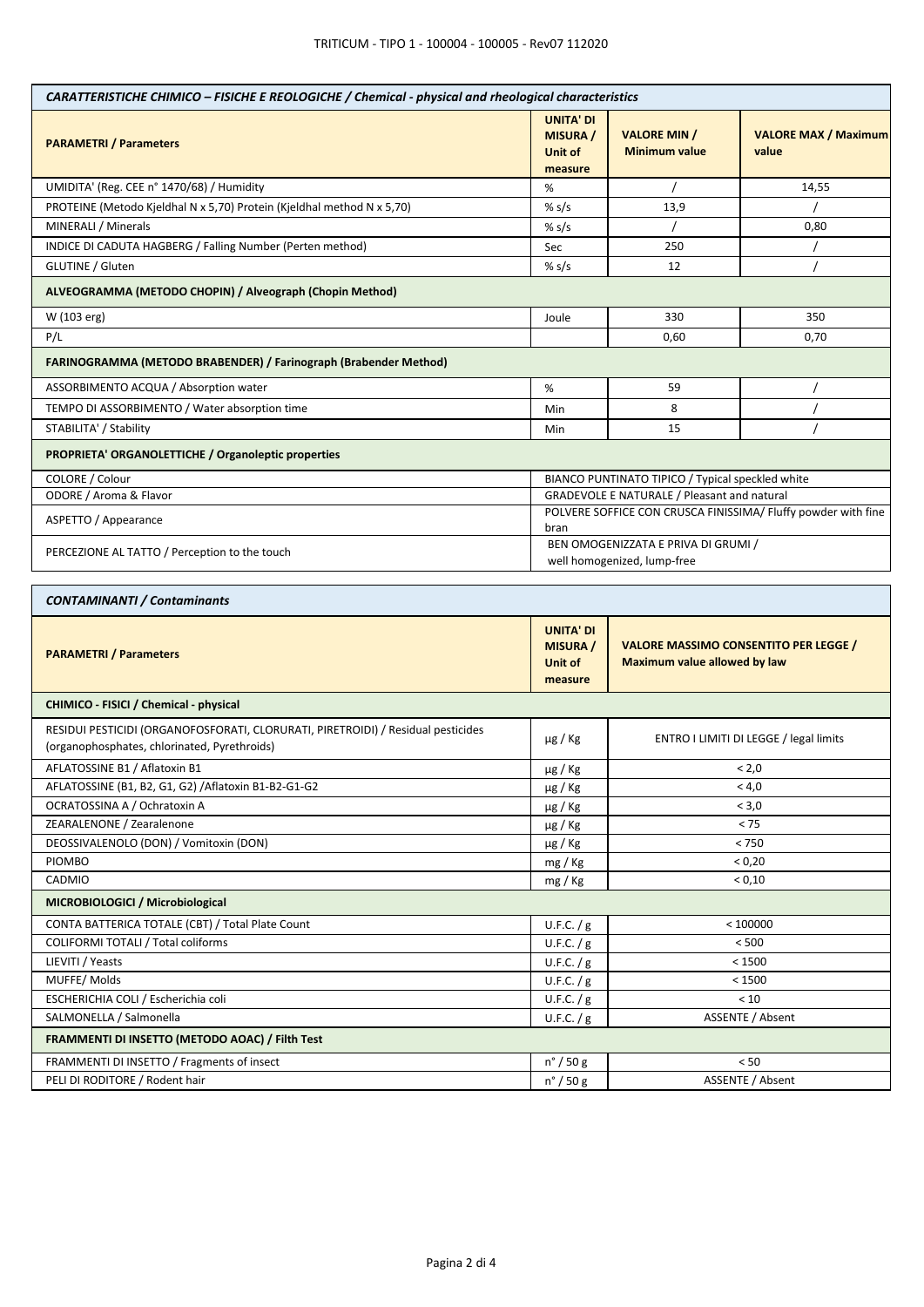| VALORI NUTRIZIONALI MEDI PER 100 g DI PRODOTTO / Mean Nutritional value for 100 g product |                                              |                                         |  |
|-------------------------------------------------------------------------------------------|----------------------------------------------|-----------------------------------------|--|
| <b>PARAMETRI / Parameters</b>                                                             | <b>UNITA' DI MISURA /</b><br>Unit of measure | <b>VALORE MEDIO / Mean value</b>        |  |
| ENERGIA / Energy                                                                          | kJ - Kcal                                    | 1452<br>343<br>$\overline{\phantom{a}}$ |  |
| GRASSI / Fat                                                                              | g                                            | 1,4                                     |  |
| DI CUI ACIDI GRASSI SATURI / Of which saturates                                           | g                                            | 0,1                                     |  |
| CARBOIDRATI / Carbohydrates                                                               | g                                            | 65,3                                    |  |
| DI CUI ZUCCHERI / Of which sugars                                                         | g                                            | 2,1                                     |  |
| FIBRE / Fibre                                                                             | g                                            | 4,3                                     |  |
| PROTEINE / Protein                                                                        | g                                            | 13,9                                    |  |
| SALE / Salt                                                                               | g                                            | 0                                       |  |

| SOSTANZE O PRODOTTI CHE PROVOCANO ALLERGIE O INTOLLERANZE / Substances or products causing allergies or intolerances                                                                                                                                                                                                                                                                                                                                                                                                                                                                                                                                                                                                               |                                                                |                                                                                                                                                               |  |
|------------------------------------------------------------------------------------------------------------------------------------------------------------------------------------------------------------------------------------------------------------------------------------------------------------------------------------------------------------------------------------------------------------------------------------------------------------------------------------------------------------------------------------------------------------------------------------------------------------------------------------------------------------------------------------------------------------------------------------|----------------------------------------------------------------|---------------------------------------------------------------------------------------------------------------------------------------------------------------|--|
| SOSTANZE O PRODOTTI CHE PROVOCANO ALLERGIE O INTOLLERANZE - Reg. UE 1169/11 Art.<br>21 e Allegato II / Substances or products causing allergies or intolerances - Reg. UE 1169/11<br>Art. 21 e Annex II                                                                                                                                                                                                                                                                                                                                                                                                                                                                                                                            | <b>PRESENTE NEL</b><br><b>PRODOTTO / Inside the</b><br>product | <b>PRESENZA EVENTUALE E NON</b><br><b>INTENZIONALE (CONTAMINAZIONE</b><br><b>CROCIATA) / Possible and</b><br>unintentional presence (cross-<br>contamination) |  |
| Cereali contenenti glutine: grano (farro e grano khorasan), segale, orzo, avena o i loro ceppi ibridati e prodotti derivati /<br>Cereal containing gluten, namely: wheat (such as spelt and khorasan wheat), rye, barely, oats or their hybridised strains,<br>and products thereof                                                                                                                                                                                                                                                                                                                                                                                                                                                | SI (grano) / yes (wheat)                                       | NO / no                                                                                                                                                       |  |
| Crostacei e prodotti a base di crostacei / Crustaceans and products thereof                                                                                                                                                                                                                                                                                                                                                                                                                                                                                                                                                                                                                                                        | NO / no                                                        | NO / no                                                                                                                                                       |  |
| Uova e prodotti a base di uova / Eggs and products thereof                                                                                                                                                                                                                                                                                                                                                                                                                                                                                                                                                                                                                                                                         | NO / no                                                        | NO / no                                                                                                                                                       |  |
| Pesce e prodotti a base di pesce / Fish and products thereof                                                                                                                                                                                                                                                                                                                                                                                                                                                                                                                                                                                                                                                                       | NO / no                                                        | NO / no                                                                                                                                                       |  |
| Arachidi e prodotti a base di arachidi / Peanuts and products thereof                                                                                                                                                                                                                                                                                                                                                                                                                                                                                                                                                                                                                                                              | NO / no                                                        | NO / no                                                                                                                                                       |  |
| Soia e prodotti a base di soia / Soybeans and products thereof                                                                                                                                                                                                                                                                                                                                                                                                                                                                                                                                                                                                                                                                     | NO/no                                                          | SI (soia) / yes (soy)                                                                                                                                         |  |
| Latte e prodotti a base di latte (incluso il lattosio) / Milk and products thereof                                                                                                                                                                                                                                                                                                                                                                                                                                                                                                                                                                                                                                                 | NO / no                                                        | NO / no                                                                                                                                                       |  |
| Frutta a guscio, vale a dire: mandorle (Amygdalus communis L.), nocciole (Corylus avellana), noci (Juglans regia), noci di<br>acagiù (Anacardium occidentale), noci di pecan [Carya illinoinensis (Wangenh.) K. Koch], noci del Brasile (Bertholletia<br>excelsa), pistacchi (Pistacia vera), noci macadamia o noci del Queensland (Macadamia ternifolia), e i loro prodotti / Nuts,<br>namely: almonds (Amygdalus communis L.), hazelnuts (Corylus avellana), walnuts (Juglans regia), cashews (Anacardium<br>occidentale), pecan nuts (Carya illinoinensis (Wangenh.) K. Koch), Brazil nuts (Bertholletia excelsa), pistachio nuts<br>(Pistacia vera), macadamia or Queensland nuts (Macadamia ternifolia), and products thereof | NO/no                                                          | NO / no                                                                                                                                                       |  |
| Sedano e prodotti a base di sedano / Celery and products thereof                                                                                                                                                                                                                                                                                                                                                                                                                                                                                                                                                                                                                                                                   | NO / no                                                        | NO / no                                                                                                                                                       |  |
| Senape e prodotti a base di senape / Mustard and products thereof                                                                                                                                                                                                                                                                                                                                                                                                                                                                                                                                                                                                                                                                  | NO / no                                                        | NO / no                                                                                                                                                       |  |
| Semi di sesamo e prodotti a base di semi di sesamo / Sesame Seeds and products thereof                                                                                                                                                                                                                                                                                                                                                                                                                                                                                                                                                                                                                                             | NO / no                                                        | NO / no                                                                                                                                                       |  |
| Frutta a guscio: mandorle, nocciole, noci comuni ecc e prodotti derivati / Tree Nuts                                                                                                                                                                                                                                                                                                                                                                                                                                                                                                                                                                                                                                               | NO / no                                                        | NO / no                                                                                                                                                       |  |
| Anidride solforosa e solfiti in concentrazioni superiori a 10 mg/Kg o 10 mg/litro in termini di SO2 / Sulphur dioxide and<br>sulphites at concentrations of more than 10 mg/Kg or 10 mg/litre in terms of the total SO2                                                                                                                                                                                                                                                                                                                                                                                                                                                                                                            | NO / no                                                        | NO / no                                                                                                                                                       |  |
| Lupini e prodotti a base di lupini / Lupin and products thereof                                                                                                                                                                                                                                                                                                                                                                                                                                                                                                                                                                                                                                                                    | NO / no                                                        | NO / no                                                                                                                                                       |  |
| Molluschi e prodotti a base di molluschi / Molluscs and products thereof                                                                                                                                                                                                                                                                                                                                                                                                                                                                                                                                                                                                                                                           | NO / no                                                        | NO / no                                                                                                                                                       |  |
|                                                                                                                                                                                                                                                                                                                                                                                                                                                                                                                                                                                                                                                                                                                                    |                                                                |                                                                                                                                                               |  |

| <b>DURATA DEL PRODOTTO / Shelf Life</b>                                                                                                                     |                                                                                |  |
|-------------------------------------------------------------------------------------------------------------------------------------------------------------|--------------------------------------------------------------------------------|--|
| <b>PRODOTTO / Product</b>                                                                                                                                   |                                                                                |  |
| IN SACCO DA 25 Kg / For bag of 25 Kg                                                                                                                        | 270 GIORNI DALLA DATA DI CONFEZIONAMENTO / 270 days from the date of packaging |  |
| IN SACCO DA 1 E 5 Kg / For bag of 1 and 5 Kg                                                                                                                | 365 GIORNI DALLA DATA DI CONFEZIONAMENTO / 365 days from the date of packaging |  |
| <b>RINFUSA / Bulk</b>                                                                                                                                       | 180 GIORNI DALLA DATA DI MACINAZIONE / 180 days from the date of milling       |  |
| <b>MODALITA' DI CONSERVAZIONE / Storage conditions</b>                                                                                                      |                                                                                |  |
| DA CONSERVARE IN LUOGO FRESCO ED ASCIUTTO (temp. 18-25 C° umidità ≤ 60%) /<br>Store in a cool and dry place (temp. 18-25 $C^{\circ}$ humidity $\leq 60\%$ ) |                                                                                |  |